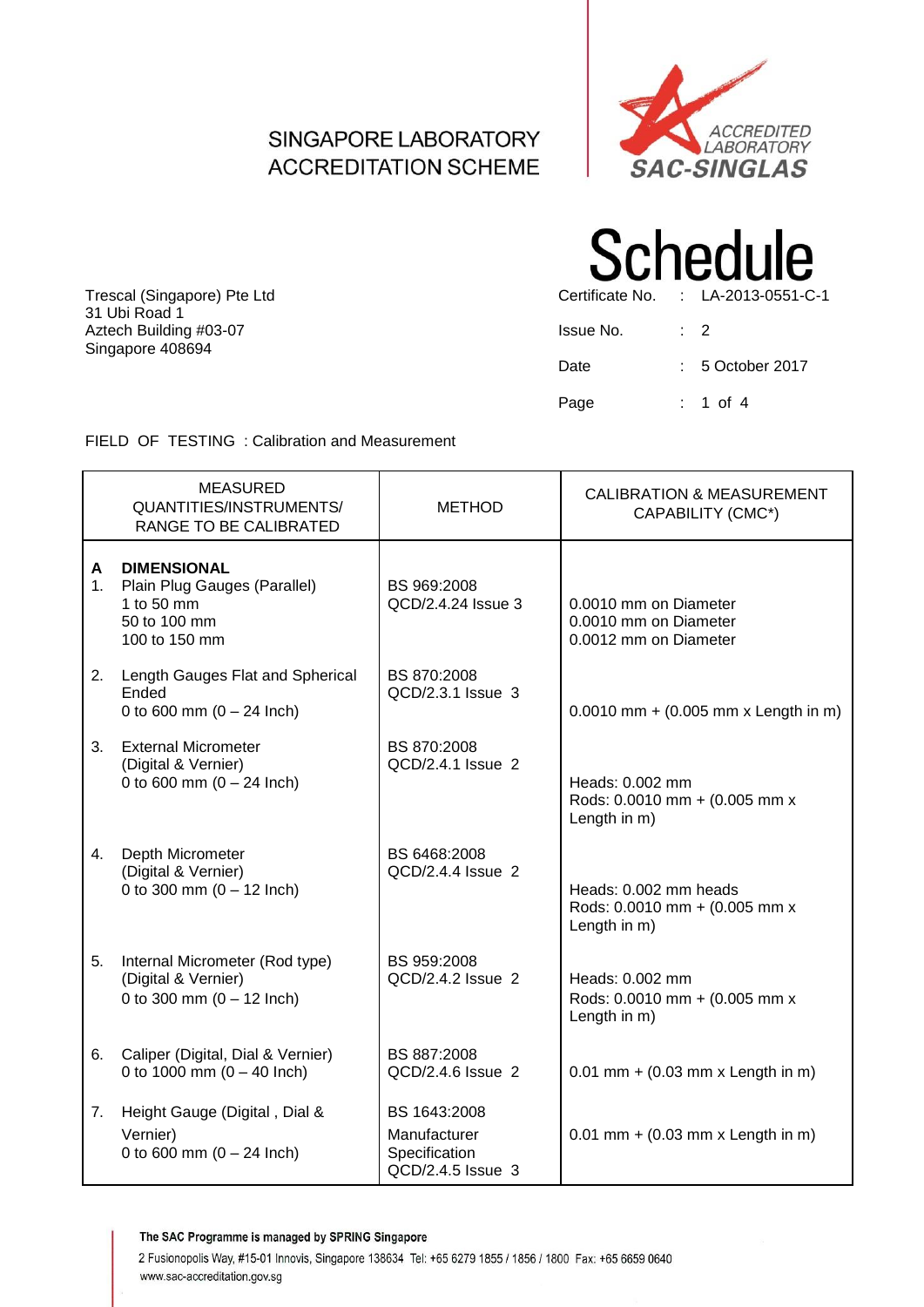# **Schedule**



Certificate No.: LA-2013-0551-C-1 Issue No.: 2

Date : 5 October 2017 Page : 2 of 4

|          | <b>MEASURED</b><br>QUANTITIES/INSTRUMENTS/<br>RANGE TO BE CALIBRATED                                            | <b>METHOD</b>                                             | <b>CALIBRATION &amp; MEASUREMENT</b><br>CAPABILITY (CMC*) |  |  |
|----------|-----------------------------------------------------------------------------------------------------------------|-----------------------------------------------------------|-----------------------------------------------------------|--|--|
| 8.       | Vernier Depth Gauge<br>0 to 600 mm $(0 - 24$ lnch)                                                              | BS 6365:2008<br>QCD/2.4.8 Issue 3                         | $0.01$ mm + (0.03 mm x Length in m)                       |  |  |
| 9.       | Dial Indicators (Plunger Type)<br>Up to 50 mm (Up to 2 lnch)                                                    | BS 907:2008<br>QCD/2.4.11 Issue 2                         | 0.002 mm (Digital)<br>$0.0012$ mm (Analog)                |  |  |
| 10.      | Ring Gauges Plain<br>6-50 mm<br>50-100 mm<br>100-150 mm                                                         | BS 4064:1966<br>QCD/2.3.2 Issue 2                         | $0.0012$ mm<br>0.0016 mm<br>0.0025 mm                     |  |  |
| 11.      | Dial Test Indicator (Lever Type)<br>Up to 1 mm                                                                  | BS 2795:1981<br>QCD/2.4.11 Issue 2                        | 0.002 mm (Digital)<br>$0.0012$ mm (Analog)                |  |  |
| В.<br>1. | <b>MECHANICAL</b><br><b>Torque Calibration</b><br>(0.25 to 1500) N-m                                            | BS EN ISO 6789:2003<br>QCD/3.6.6 Issue 1                  | 1 % of reading                                            |  |  |
| 2.       | <b>Pressure Measuring Devices</b><br>(Lab/Site)                                                                 |                                                           |                                                           |  |  |
|          | Direct indicating instruments<br>а.<br><b>Pressure Gauges</b>                                                   | BS EN 837-1:1998<br>BS EN 837-3:1998<br>QCD/3.7.2 Issue 1 |                                                           |  |  |
|          | <b>Pressure Transducers with</b><br>b.<br>indicators                                                            |                                                           |                                                           |  |  |
|          | $(0 to 6)$ bar<br>(0 to 100) bar<br>(0 to 1000) bar                                                             |                                                           | 0.05 % F.S.<br>0.05 % F.S.<br>0.05 % F.S.                 |  |  |
| 3.       | <b>Digital Weighing Scales</b><br>(Lab/Site)<br>(0 to 210) g<br>(0 to 410) g<br>(0 to 6100) g<br>$(0 to 60)$ kg | QCD 3.6.5 Issue 1<br>(Section 8)                          | 1.6 <sub>mg</sub><br>3 mg<br>50 mg<br>2.3 <sub>g</sub>    |  |  |

The SAC Programme is managed by SPRING Singapore

2 Fusionopolis Way, #15-01 Innovis, Singapore 138634 Tel: +65 6279 1855 / 1856 / 1800 Fax: +65 6659 0640 www.sac-accreditation.gov.sg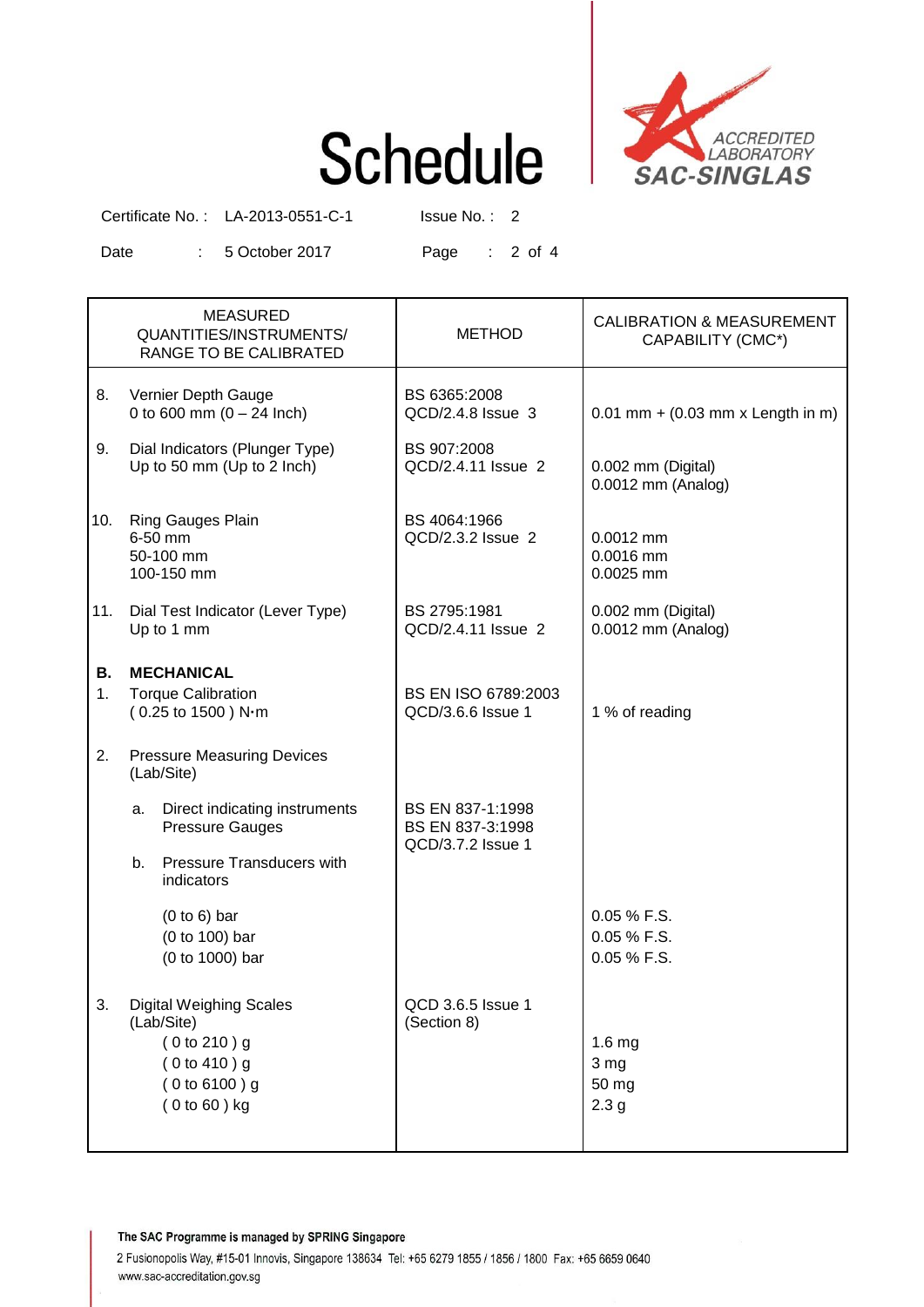## **Schedule**



Certificate No.: LA-2013-0551-C-1 Issue No.: 2

Date : 5 October 2017 Page : 3 of 4

| MEASURED QUANTITIES/INSTRUMENTS/<br>RANGE TO BE CALIBRATED |                                                                                                            |                                                                                                 | <b>METHOD</b>        | <b>CALIBRATION &amp;</b><br><b>MEASUREMENT</b><br>CAPABILITY (CMC*) |
|------------------------------------------------------------|------------------------------------------------------------------------------------------------------------|-------------------------------------------------------------------------------------------------|----------------------|---------------------------------------------------------------------|
|                                                            | C. TEMPERATURE                                                                                             |                                                                                                 |                      |                                                                     |
| 1 <sup>1</sup>                                             | <b>Resistance Thermometer</b><br>PT-100 Probe<br>20 °C to 120 °C                                           |                                                                                                 | QCD-LCP-0600 Issue 2 | 0.1 °C                                                              |
| $\mathbf{2}^{\circ}$                                       | Electrical simulation of Temperature-<br>Calibration of measuring and<br>simulation instruments (Lab/Site) |                                                                                                 |                      |                                                                     |
|                                                            |                                                                                                            | Measure and Source<br>a. RTD PT100<br>-200 °C to 200 °C<br>200 °C to 600 °C<br>600 °C to 850 °C | QCD 4.4 Issue 2      | 0.06 °C<br>0.08 °C<br>0.11 °C                                       |
|                                                            | b.                                                                                                         | J-Type<br>0 °C to 1200 °C                                                                       | QCD 4.9 Issue 2      | 0.24 °C                                                             |
|                                                            | C.                                                                                                         | K-Type<br>0 °C to 1000 °C<br>1000 °C to 1372 °C                                                 |                      | 0.25 °C<br>0.34 °C                                                  |
|                                                            | d.                                                                                                         | N-Type<br>0 °C to 800 °C<br>800 °C to 1300 °C                                                   |                      | 0.27 °C<br>0.26 °C                                                  |
|                                                            | е.                                                                                                         | R-Type<br>0 °C to 400 °C<br>400 °C to 1768 °C                                                   |                      | 0.51 °C<br>0.45 °C                                                  |
|                                                            | f.                                                                                                         | S-Type<br>0 °C to 300 °C<br>300 °C to 1768 °C                                                   |                      | 0.51 °C<br>0.45 °C                                                  |
|                                                            | g.                                                                                                         | T-Type<br>-200 °C to 0 °C<br>0 °C to 400 °C                                                     |                      | 0.51 °C<br>0.45 °C                                                  |

\* CMC is expressed as an expanded uncertainty estimated at a level of confidence of approximately 95 %.